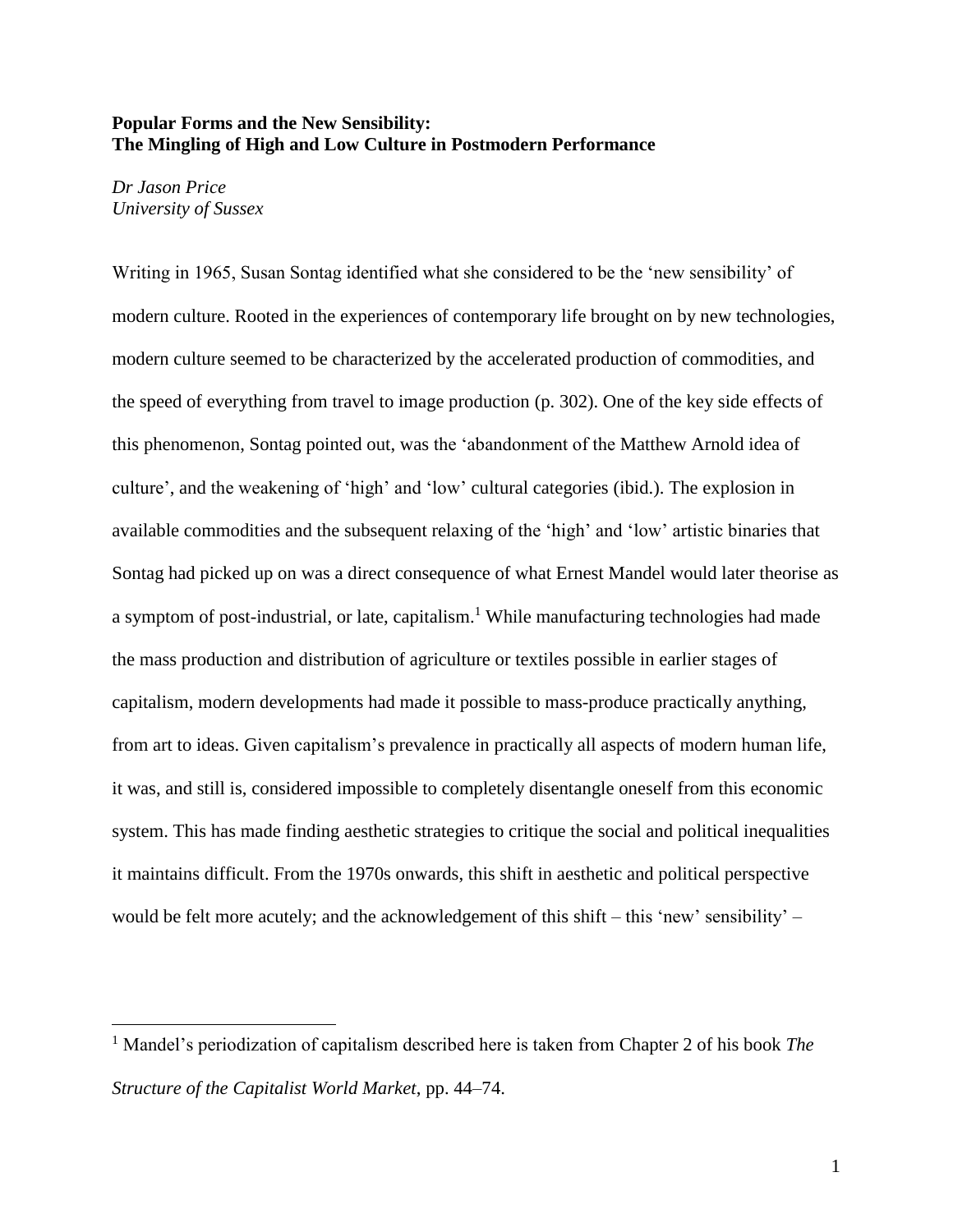would come to form part of what is understood to be postmodern. Postmodernism, as Jameson famously theorised, is the fundamental logic of this, the late capitalist period.

With high and low culture now participating in the same global marketplace, there has been greater exchanges and crossovers between them. One can see this particularly with Pop Art. Artists associated with the Pop Art movement, such as Jasper Johns and Andy Warhol, incorporated aspects of popular culture, including cartoons, advertisements and commercial products, into their work. Though Pop Art was destined for the art gallery, technically making it high art, affordable pop art prints were widely available and found their way into people's homes and offices, making it popular culture as well. On the reverse, there have been many instances of high art being taken up by popular culture under postmodernity. Take, for instance, the example of composer Carl Orff's 'O Fortuna' from *Carmina Burana*, which has been popularized through its use on reality television shows like *The X Factor*. This does not change the status of Orff's masterpiece from high art to low, rather, as with pop art, the current cultural environment allows it to slip between those categories as its users need.

It was inevitable, given the significant presence of mass and popular culture in almost every aspect of human life in the second half of the twentieth century, that they would become crucial resources for performance-making – and they continue to be so at the present time. In this paper, I will consider the uses and influences of popular forms in two examples of postmodern performance: the Australian feminist arts collective Brown Council and the British theatre company Forced Entertainment. My argument considers connections to the popular beyond representation, and takes into account risk to the human body, issues of appropriation and human agency, and the ways these practices often elect to distort the popular forms they draw upon as a mode of capitalist critique. As well as demonstrating the fundamental role the popular now plays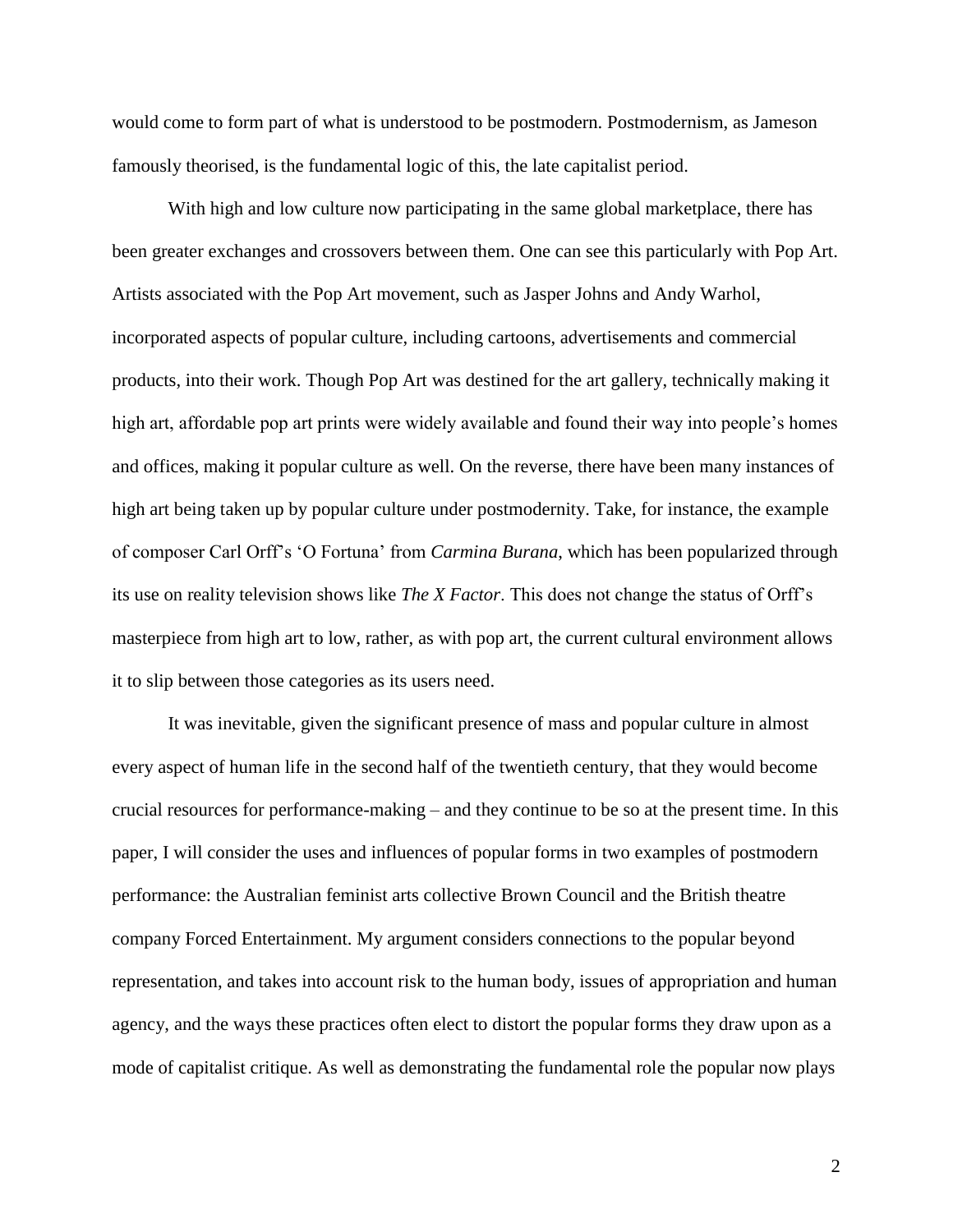in such practices, the paper aims to highlight some of the wider possibilities – social, political and aesthetic – of postmodernism's embracing of popular culture.

## *Unmaking Popular Forms: Appropriating and Re-presenting*

Under the conditions of modern capitalist production, representation and what it means to *reproduce more generally are called into question (c.f. Baudrillard). This is due not only to* questions of reproducibility, but also because of concerns about the ways in which these have historically served to reinforce power, privilege certain forms of knowledge and fix aesthetic forms which close off interpretation and meaning-making. One of the regular ways this challenge is posed in postmodern performance is through appropriation and re-presentation, which allows the limitations of the appropriated form, and aesthetic representation more generally, to be exposed and critiqued. As literary theorist Linda Hutcheon has observed:

while exploiting the power of familiar images, [appropriation and re-presentation] also de-naturalises them, makes visible the concealed mechanisms which work to make them seem transparent, and brings to the fore their politics, that is to say, the interests in which they operate and the power they wield. (1989, p. 44)

Forms of popular entertainment have widely been appropriated for the purpose of postmodern deconstruction and critique. There are a number of reasons why the popular has lent itself so productively to this task. Prizing virtuosity and accomplishment, the success of an act of popular entertainment depends on the masterful completion of a special skill, from acting a convincing character to juggling, in a way that seems to mirror the gloss and high sheen of cultural products produced for mass consumption. To this extent, many forms of modern popular entertainment may be regarded as embodiments of the capitalist logic. There is also the problem of the kinds of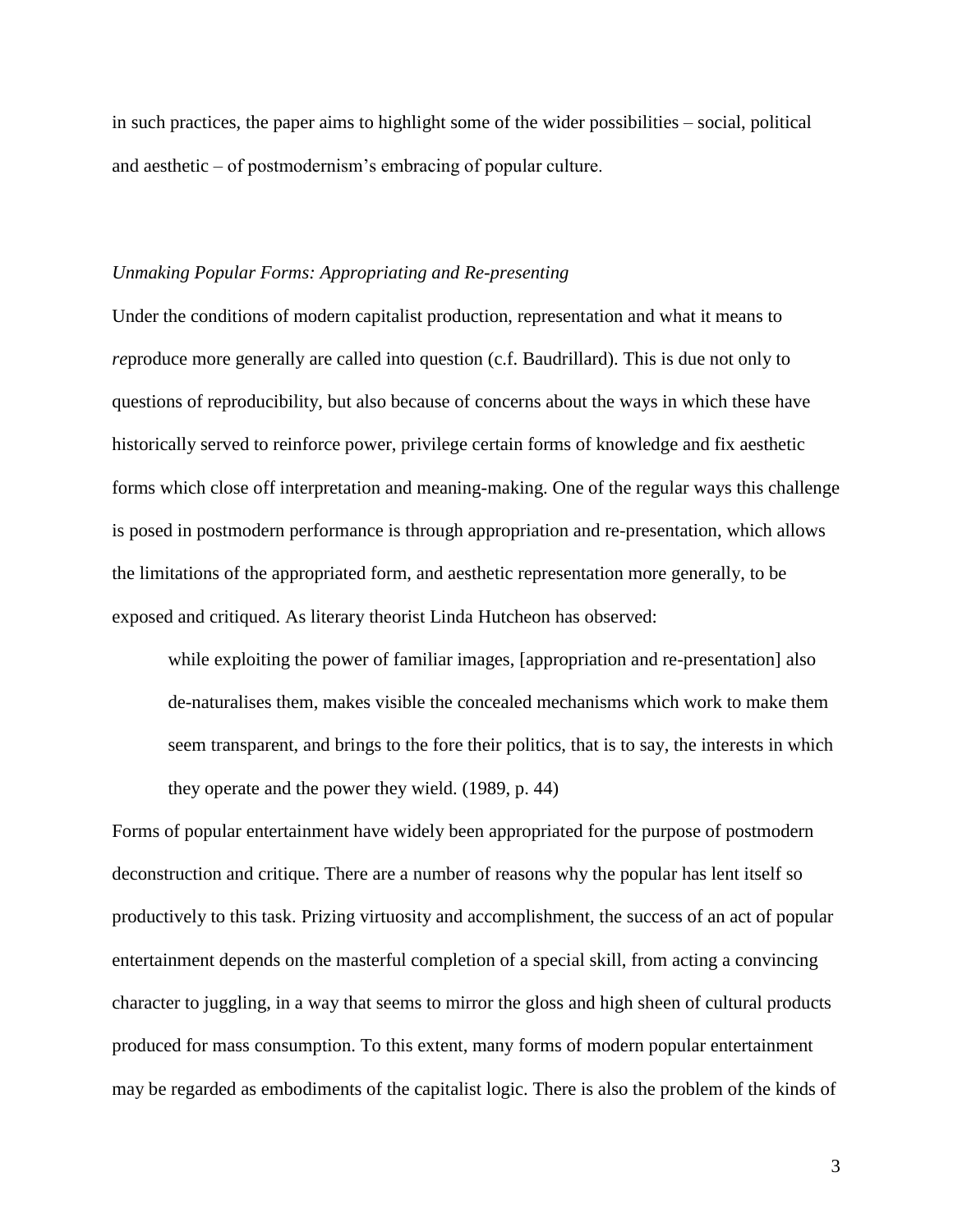representations that popular forms themselves have mastered in order to appeal to mass audiences. Surveying the history of popular entertainment, one finds an extensive array of ethically dubious representations of minority groups (e.g. blackface minstrelsy) and social types (the vixen or shrew) designed in accordance with the views and prejudices of 'the masses', which in the West have historically been white and patriarchal. Mass views are incorporated to ensure broad appeal and secure the financial success of the act (at the expense of reinforced prejudices and compromised social progress). Beyond this, certain generic popular icons, such as the clown, magician or marionette, set up specific expectations for an audience that entertainment will be forthcoming – thus demonstrating how culturally fixed certain kinds of representations become. All of these features also point to the implicit contract involved in spectatorship, one which is not exclusive to popular entertainment but certainly underscores it: that people go to the theatre, pay their money, and, in exchange, they are entertained. The popular, therefore, is rife with features that make it attractive for postmodern critique, and it has been extensively appropriated and re-presented in ways that deliberately reconfigure these traditional impulses. In some cases, the forms are emptied of their contents and deconstructed in order to expose their mechanics, as well as the expectations and ideologies, implicitly or explicitly, promoted through them.

Many of these issues are apparent in the work of UK-based theatre company Forced Entertainment. Formed in 1984 by a group of graduates from the University of Exeter, $2$  the company's work, as their name suggests, is concerned with the conventions and cultural expectations of theatre, particularly those elements of artifice and pretence that are intended to

i<br>L

 $2$  Members of the company currently include Tim Etchells (artistic director), Robin Arthur, Cathy Naden, Richard Lowdon, Terry O'Connor and Claire Marshall.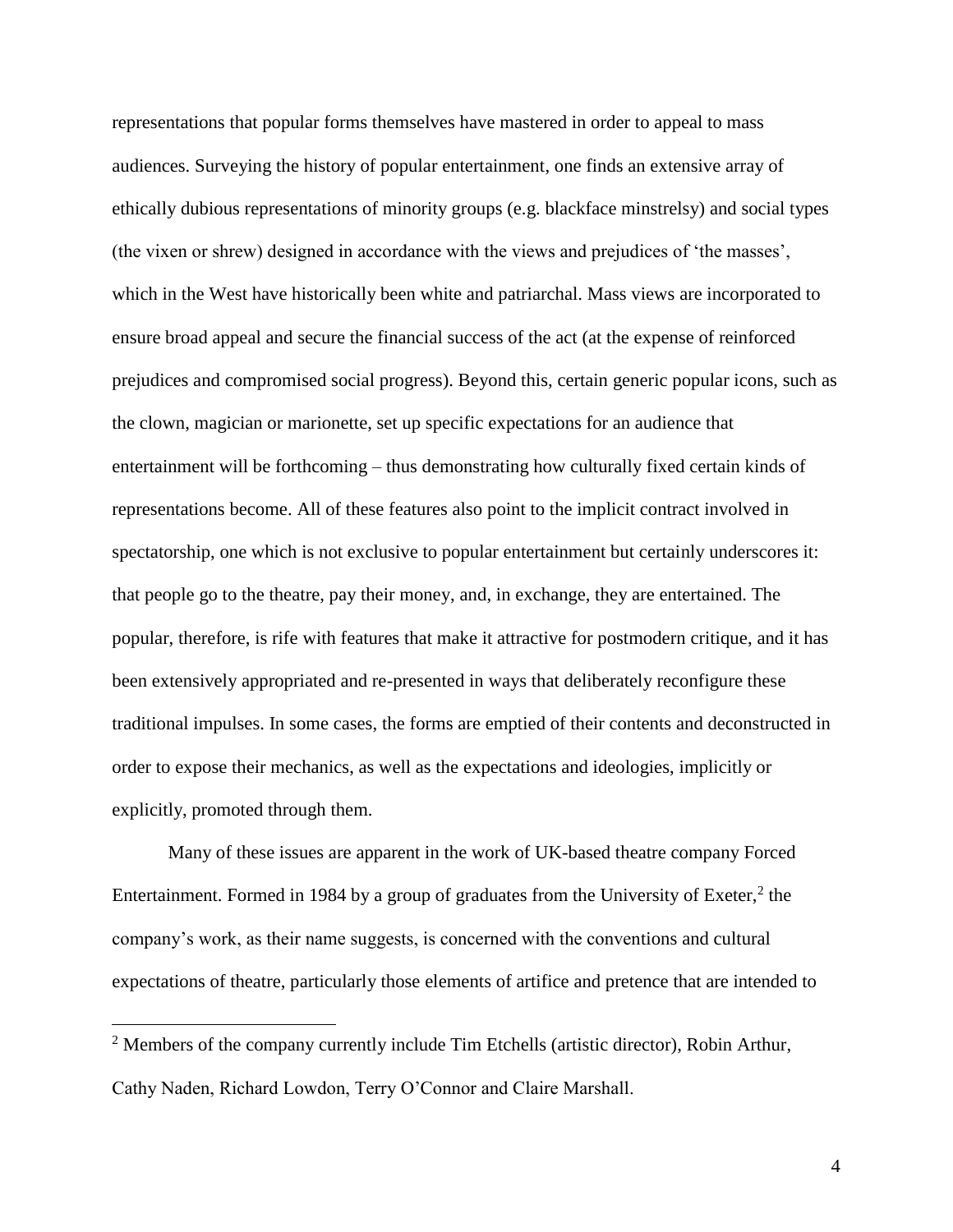work on spectators in certain ways. Central to this is a preoccupation with the labour of actors in the live performance situation, and what they are expected to do to fulfil the demands of the performer/spectator contract, that is: to be entertaining. The company has sought to expose this labour in many ways, but most often by deliberately performing 'badly' in a consciously metatheatrical way: a performer's tears are produced by splashing their face with pints of water (*Bloody Mess*, 2004), or the dying man's guts, spilled out in his lap, are nothing more than tinned pasta (*Showtime*, 1996). While the company have devised performances from a wide range of sources – questions, props, stories, specific locations, built settings – elements of the popular are frequently appropriated and re-presented in their work. Indeed, as the company's artistic director Tim Etchells has acknowledged, half their main influences come from art and theatre and the other half from popular entertainment (in Trueman, 2008).

Performances including *Quizoola* (1996) and *First Night* (2001) offer examples of how aspects of popular entertainment feature in the company's work. In *Quizoola*, two performers in clown make-up, but otherwise ordinary clothing, sit in wooden chairs encircled by a ring of carnival lights and take turns quizzing one other at random from a list of approximately 2000 questions. Above their heads, a sign announcing 'Quizoola!' glows in red neon letters. In this performance, which, in various incarnations has lasted between six and twenty-four hours, the popular is signalled most clearly through the clown-face, the neon sign and the carnival lights. But the performers consciously resist each of these signs and the expectations they set up. For instance, while appearing in clown-face, the performers are otherwise themselves, answering questions in a manner that anyone might do if they were pulled inside the circle before an audience: awkwardly, playfully, sometimes self-consciously. As the performance runs its course, and the performers wear down, their ability to 'perform', even as slightly enhanced versions of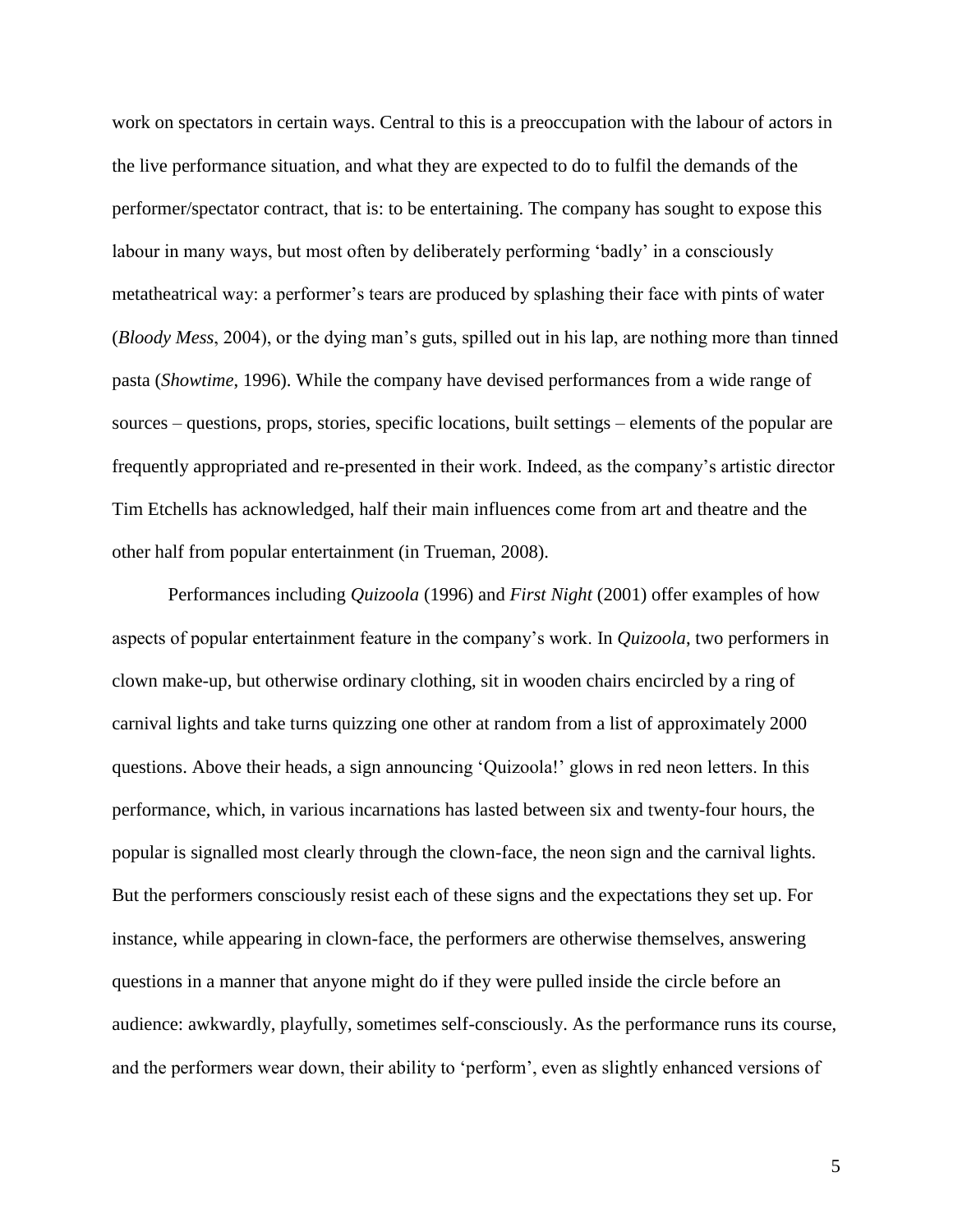themselves, becomes challenging. Barriers drop, cognitive filters relax and the answers become more delirious, more sincere and freer. While some of the exchanges between the performers are funny, there is not a conscious or rehearsed attempt at provoking laughter in the way that a clown does. The expectations established by the scenographic elements, such as the neon sign and the carnival lights, are equally unfulfilled. Their incorporation, like the clown-face, is ironically juxtaposed with the reality of the performance situation: two people asking each other questions over an extended period of time. This idea is taken further in *First Night* (2001), a grotesque variety show consisting of familiar acts – mindreading, magic, ventriloquism, etc. – but in a nightmarish form. Dressed respectively in cheap suits, short sequined dresses, high-heels and with faces excessively bronzed and stretched into big, toothy grins, the eight performers stare wide-eyed at the audience in a manner that is both desperate and confrontational. Instead of entertaining us, the performers bore, scare and confront the audience. The traditional acts are distinctly unvirtuous and consciously displeasing: the ventriloquist uses a real person instead of a dummy; dance routines appear awkward and under-rehearsed. During the 'mind-reading act', performer Cathy Naden points to individual members of the audience and announces how they are going to die. The effect is so unsettling that many audience members leave. In this case, the performance explodes the conventions of the popular iconography it utilizes, taking the aim to please to shocking and ridiculous extremes. In place of the polish and high-gloss of traditional showbiz, the audience faces something messier, scarier and more confrontational – in many ways the antithesis of what the popular theatre traditionally sets out to do.

Similar uses of the popular can be found in the work of Sydney-based performance collective Brown Council. Formed in 2007 by Francis Barrett, Kate Blackmore, Kelly Doley and Diana Smith, the collective's work is concerned with what it means to perform, both on stage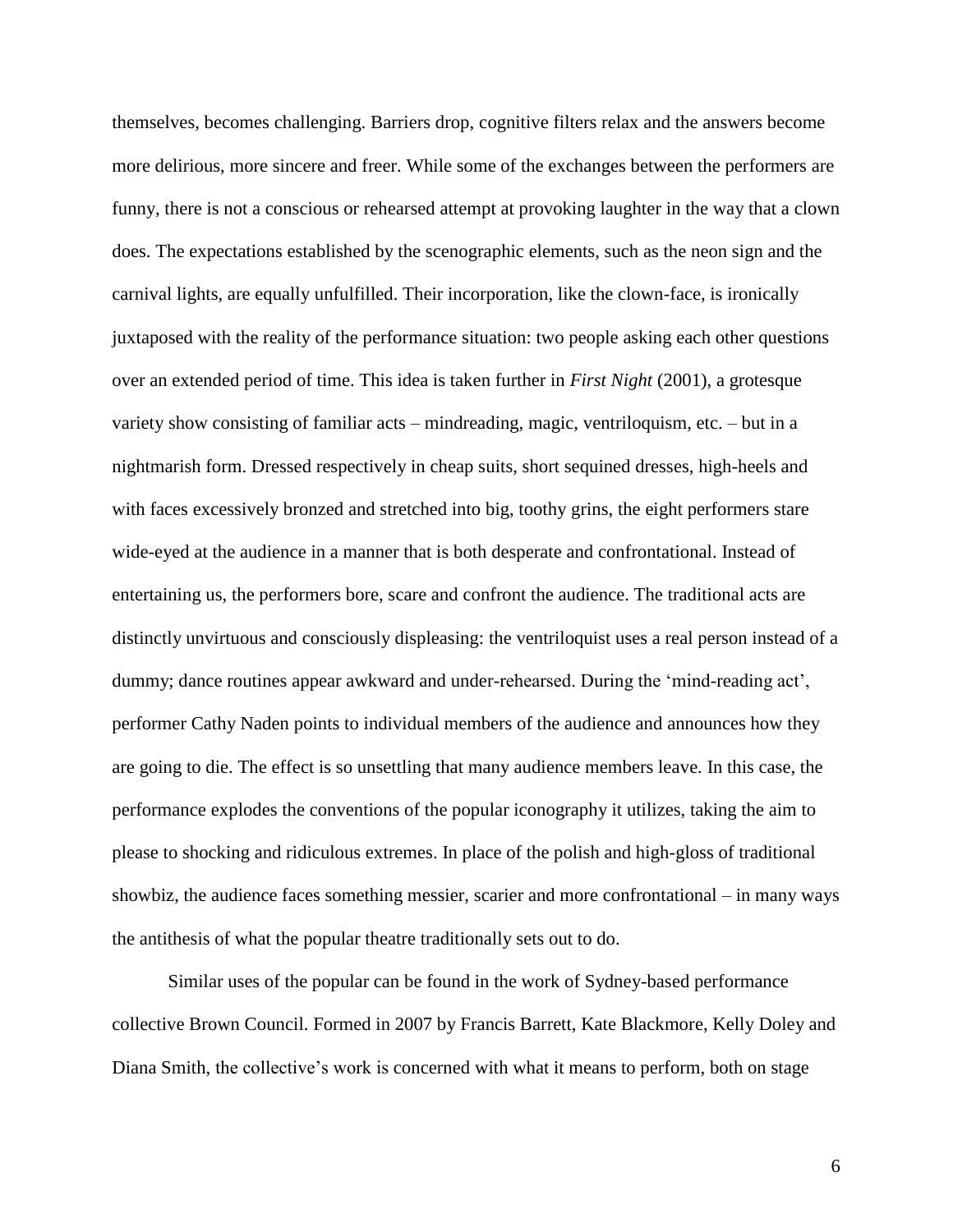and socially, and the act of spectating. Endurance performance and body art practices of the 1960s and 70s, such as Yoko Ono's, Marina Abramovic's, and Barbara Cleveland's, have held particular appeal for the company and have provided a 'framework' within which they feel they can develop their work (Brown Council, 2014). The collective is also indebted to popular forms, including stand-up comedy, spectacle and pantomime, which they consciously appropriate and re-present in their practice. The mixing of 'low' and 'high' art forms in this way, the group acknowledge, allows them 'to parody the stereotype of the 'male artist genius' and to open up an alternative space for [their] own [feminist] practice to be considered' (ibid.). The group's use of predominantly comic modes of popular culture is also deliberate, allowing them to 'challenge the well-worn cliché that women, especially feminists, can't be funny and to antagonize the seriousness of "high" art forms including early performance art' (ibid.).

As with Forced Entertainment's work, Brown Council tends to ironically upend the popular conventions they draw upon. This is perhaps most clearly demonstrated in their performance *A Comedy* (2010–2012), a durational performance designed to explore not only what it means to laugh and provoke laughter, but also, and more fundamentally, the politics and ethics of spectatorship and aesthetic participation. The performance, which Brown Council have referred to as an 'endurance spectacular', centred around five classic comic forms or gags: standup comedy, performing magic tricks, the dancing monkey act, performing slapstick routines and taking a cream pie in the face (Brown Council, 2014). A large white box with 'COMEDY' spelled out in large capital letters suspended at the rear of the performance space told the audience what to expect, and tomatoes – those symbols of performative failure and audience dissatisfaction – marked out the playing area. With tall, handmade paper cones atop their heads, recalling the image of the classic 'dunce' or fool, the performers took turns executing each act as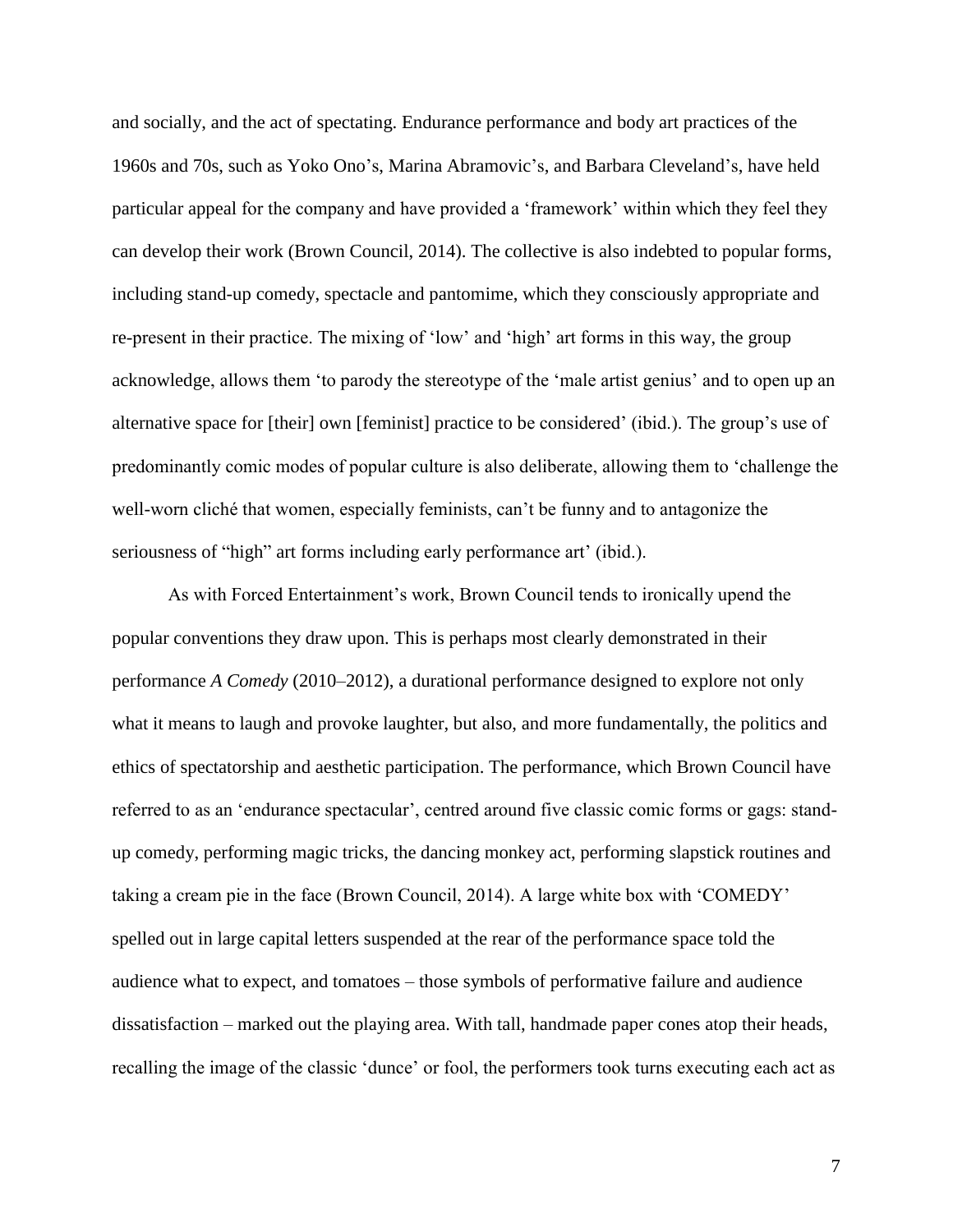chosen by the audience. The acts themselves are almost humorously under-whelming and usually humiliating: the 'magic act' consists of a performer making bananas 'appear' out of their trousers and 'disappear' by eating them; in the slapstick act, two performers slap one another repeatedly across the face for a period of time. In the 'dancing monkey' act, a performer dances for the audience to solicit donations of pocket change. As each of these simple but exposing acts is repeated and endured by each performer over the four-hour period, the darker aspects of the act and humour are uncovered. One can eat *too* many bananas and be slapped too many times. What begins as cheerful and good-natured becomes violent and cruel the more times the acts are repeated.

The durational and repetitive elements of the performance were designed to prompt the audience to reflect on their agency and their own role in tolerating, or actively participating in, what effectively constitutes forms of (albeit invited) abuse on the performers. If this were not clear enough, at the end of each hour the performers blindfolded themselves and stood in dimmed lights in the middle of the performance space. With an unspoken invitation given, many audience members chose to pelt the performers with the tomatoes that marked out the playing area. The questionable ethics of spectatorship and the uneven distribution of power in the room at that moment were fully revealed by spectators enacting (further) abuse on the performers through a simulated firing line. In such moments, *A Comedy* produces a 'tension' between the spectacle of entertainment – or the audience's desire to be entertained – and the performers' spectacle of failure and endurance. Curator Anneke Jaspers has observed that at this moment 'the friction between viewing pleasure and discomfort, and between obedience and empowerment, took a more confronting turn. Even in refusing to act, viewers were complicit in [the performers'] degradation and in fulfilling the work's critique' (2011, p. 16).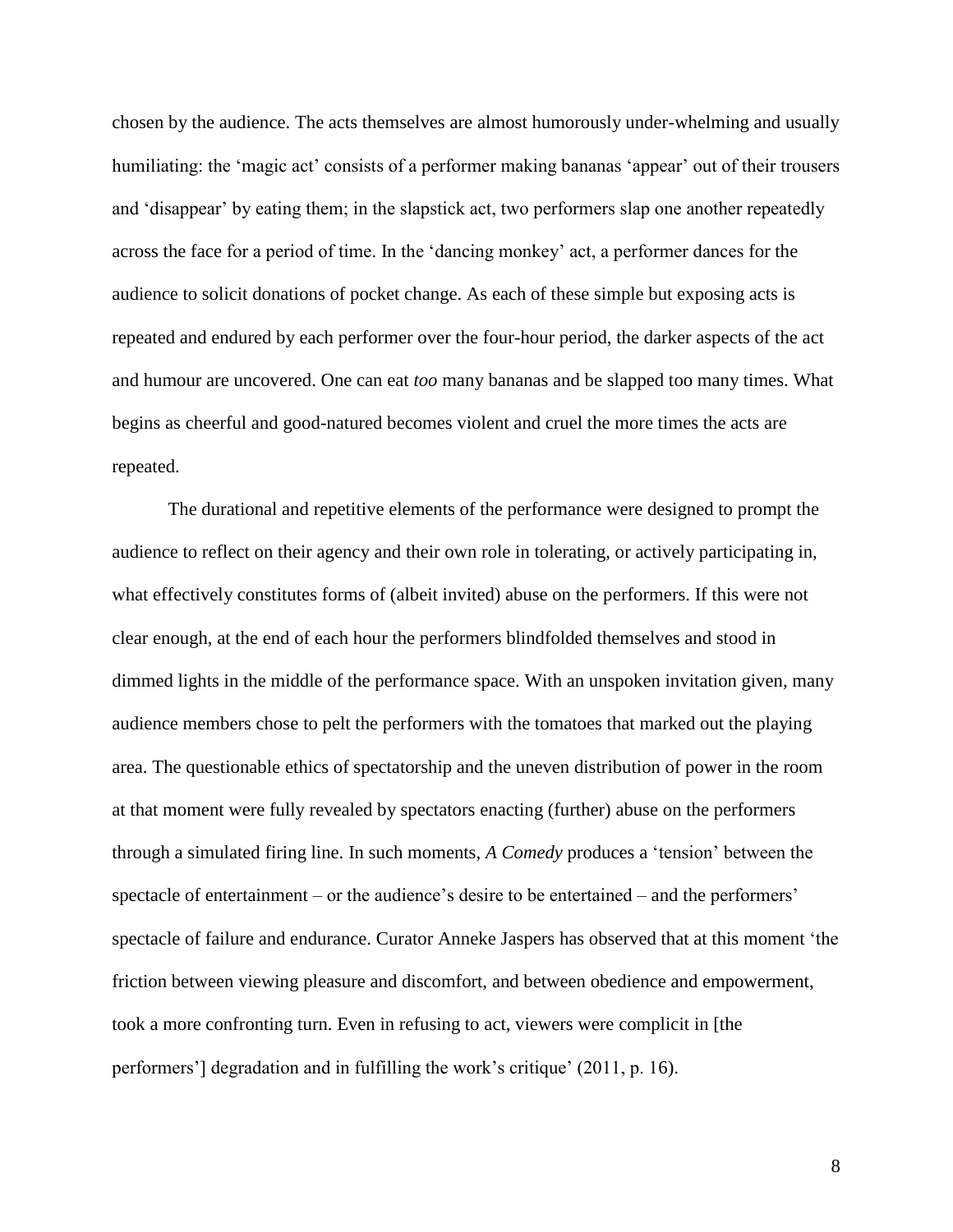In the cases of both Forced Entertainment and Brown Council there is a deliberate subversion of the conventions of popular entertainment forms and the expectations audiences hold about the way they are supposed to work. In contrast to the virtuosity and accomplishment required of the forms' 'successful' performance, their re-presentation in these contexts is decidedly un-virtuous. In her book *Performance Theatre and the Poetics of Failure*, Sara Jane Bailes refers to this as 'radical amateurism', a deliberate aesthetic strategy 'honed [by certain artists] in order to derail stage conventions, the ambitions of dramatic integrity, and the process of spectatorship' (2011, p. 56). This amateurism, or failure to meet an acknowledged standard, is not accidental, but a deliberate subversion of the conventions one associates with or ascribes to a form. Bailes theorizes this kind of failure through slapstick comedy and punk rock music. In slapstick, it is the failure to execute a typically mundane task that presents opportunities for humour. Punk provides a more anarchic and political entry into failure; as Bailes observes '[t]he approach and style of playing [Punk] are aggressively antithetical to established mainstream values of harmony, continuity, and social stability' (ibid., 51). In both of these examples, failure is not to be regarded as something accidental or as a mistake, but is very much a part of the DNA of these particular forms – therefore their 'successful' performance is reliant on their in-built failings. In a similar way, the re-presentation of the popular in ways that contradict their origins in these contexts is a strategy designed in part to critique traditions, representation and capitalist production. In resisting the aesthetic conventions of the commercial theatre and forcing us to watch familiar popular forms breakdown, the work challenges us to reflect on our expectations – and the source $(s)$  of those expectations – and the frustration and disappointment in not having them met. By challenging our views of what 'success' is and how to come by it (that is, through failure), this work may increase our awareness of the failure of the larger systems that govern our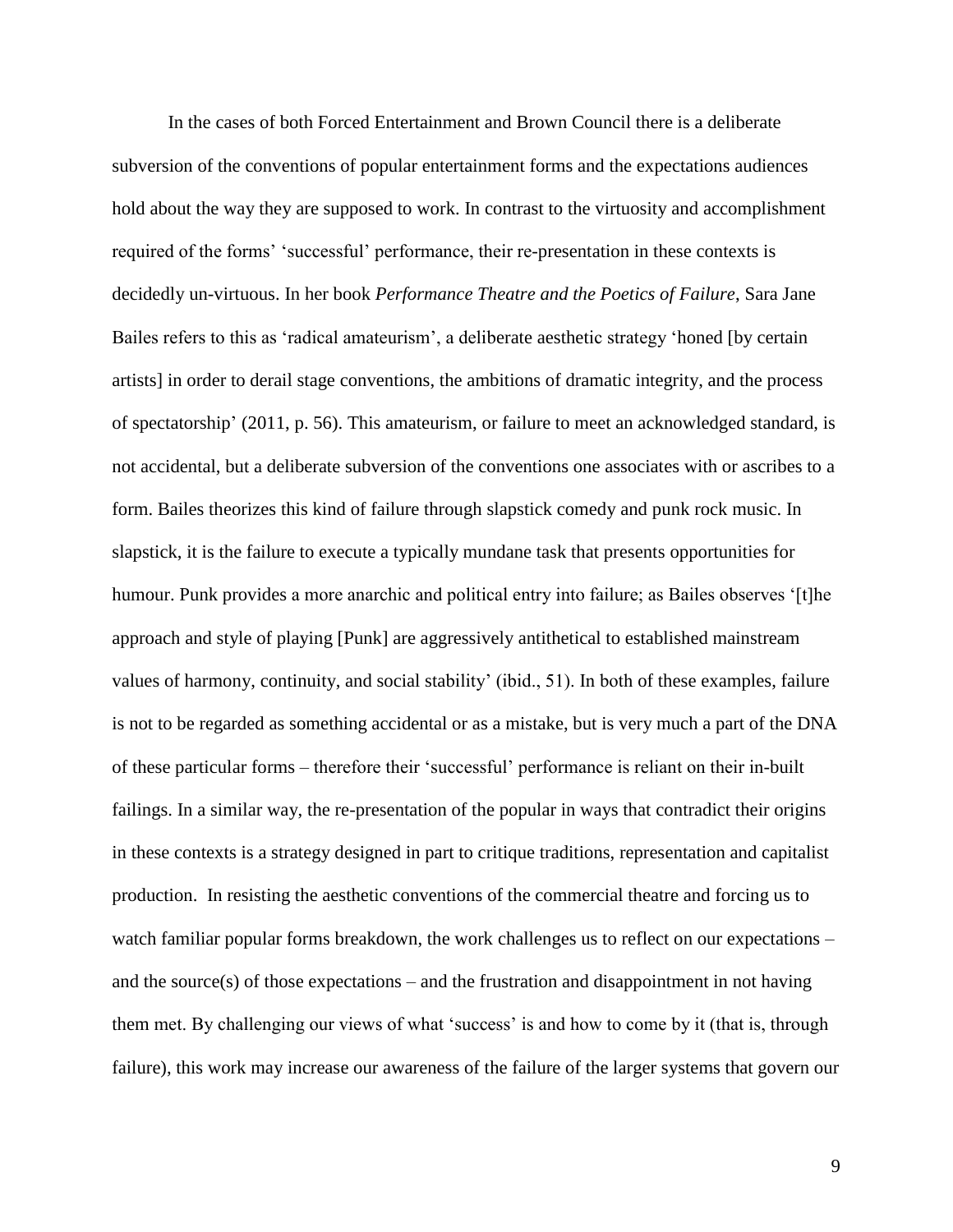world and our lives. In this sense, as Bailes proposes, we may also regard failure as a hopeful strategy; if we can 'valorize the potentiality of disappointment', we might start to see the impression of another world take shape among the chaos (ibid., p. 56).

Although resistant to the late capitalist, cultural sensibility we expect, the desperation, awkwardness and failure built into some of these acts can appeal to us in other ways, perhaps because they are more relatable to our everyday experiences (and our own failures) than the circus clown or the bronze-faced showbiz entertainer. This was recognized by theatre critic Lyn Gardner who, in her review for *First Night* for *The Guardian*, noted '[h]ow fascinating these fragile, glittering, tottering creatures remain, even when we have seen behind the pancake and sequins, and how we recognize our own vulnerable, embarrassed humanity in them' (2001). The same could be said of how we engage with the failures and abuses on display in *A Comedy*. Brown Council hope that the 'tension' produced by the performance's duality as a (failed) spectacle of entertainment and as a spectacle of endurance will provoke 'audiences to consider the politics of spectatorship and highlight the disparity in how [they] understand and exercise agency' (Brown Council, 2014). In confronting the duality present within the work and the tensions (frustrations, ethical objections, disappointment) this produces, we might find a critical space to reflect on our actions (or our inactions). And perhaps, somewhere in the dense fog of this critical space, we may find what Bailes recognizes as hope: 'a different image of a different world' (2011, p. 62).